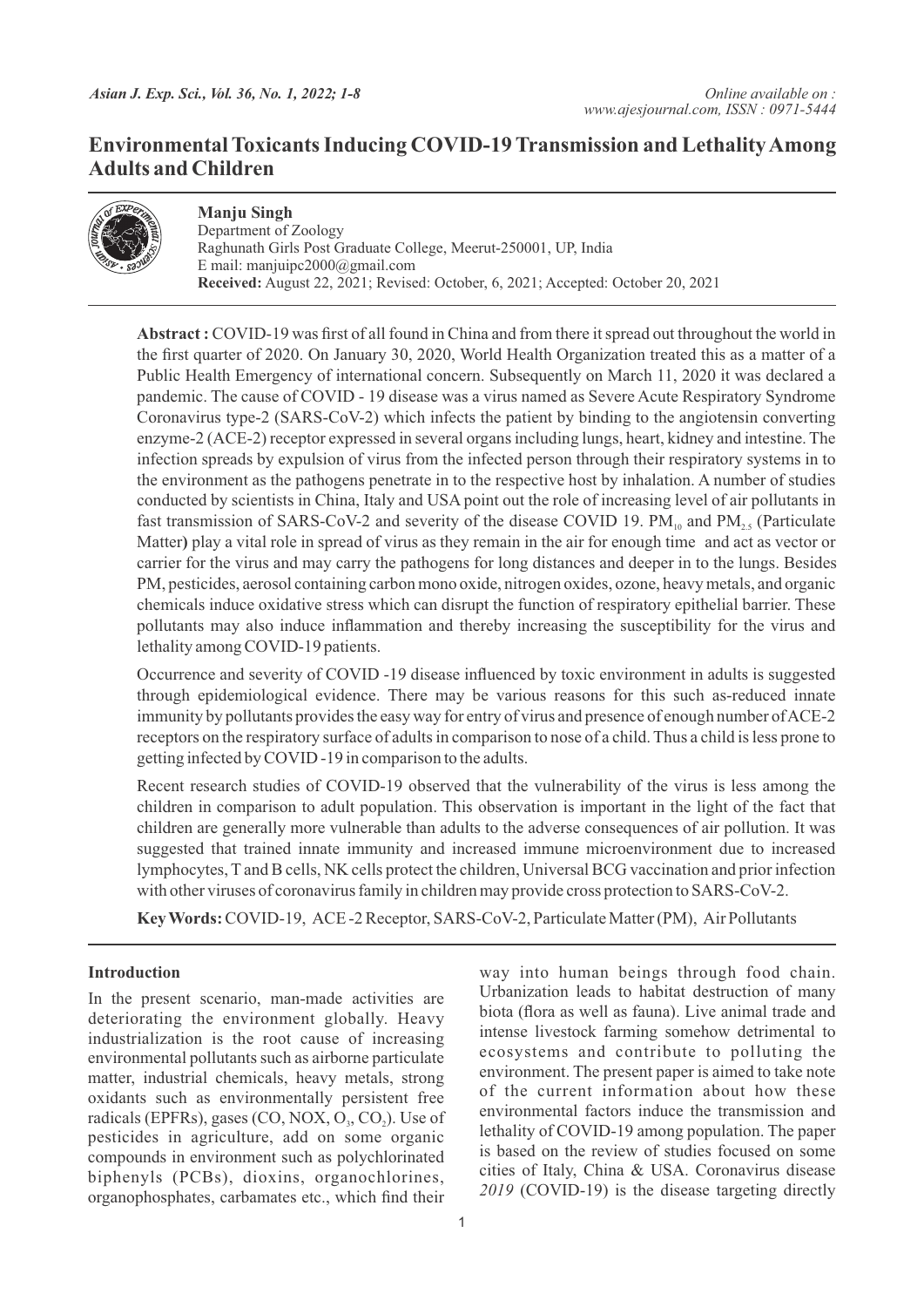respiratory system.

Causal organism is a 'virus named as Severe Acute Respiratory Syndrome coronavirus type 2 (SARS-CoV-2), as classified by coronovirus study Group (CSG) of the International Committee on Taxonomy of Viruses (ICTU)' (Yu *et al.,* 2020).

On March 11, 2020 the epidemic of SARS-CoV-2 infection was declared as a pandemic due to its fast transmission globally (Gautret *et al.,* 2020). This was first wave of COVID-19, which was followed by second wave in March 2021.

SARS-CoV-2 particles are spherical having spike proteins projecting from their surface (Melanthota *et al.,* 2020). The virus has high affinity for the receptors found on human respiratory surface (Zhang *et al.*, 2020). These receptors (angiotensin-converting Enzyme 2 ACE 2) fuse with spikes present on the surface of the SARS-CoV-2virus; following structural changes in the virus (Xu *et al*., 2020).Viral structural proteins assemble at the host cell membrane to form mature viral progeny, which are released through the secretary vesicles via exocytosis (Li *et al.,* 2019) & ready to infect surrounding cells. This is the way the virus SARS-CoV-2 gets its entry into human alveolar cells or human respiratory system (Xiu *et al*., 2020).

Other sites of SARS-CoV-2 infection include body organs with ACE-2 receptors, which are lower respiratory tract, heart, liver, intestinal tract and kidney (Chioechetti *et al.,* 2020; Dhama *et al.,* 2020).

#### **Airborne Transmission of SARS-CoV-1 and SARS-CoV-2**

Expulsion of virus from infected person through their respiratory system into environment from there the pathogens penetrate in to the receptive host by inhalation.

It may spread mainly by three routes: (1) 21% by aerosol, which is a suspension of solid or liquid particles within a gas phase (long distance), (2) 29% by close contact among individuals by droplets or saliva and (3) 50% by contact with surfaces (formite route) (Lie *et al.* 2018). Air pollutants make suitable environment for transmission of virus at greater distances and also could increase susceptibility and severity of COVID-19 patient symptoms.

#### **Particulate matter (PM) and Viral Transmission**

Presence of gases such as carbon mono oxide (CO), Nitrogen oxides (NOX), Ozone  $(O<sub>3</sub>)$  Volatile organic compounds (VOCs), gaseous forms of metals along with contaminating particles or Particulate matter (PM) in the atmosphere are main pollutants affecting

#### SARS CoV-2.

The term 'Particulate matter' (PM) as defined by Environmental Protection Agency (EPA 2021), indicates the set of particles dispersed in the air. (Particulate matter (PM) is mixture of Sulphates, Nitrates, Elemental Carbon, Organic Carbon and Crustal Material). They remain in the air for enough time and may be diffused & transported for long distances. PM is classified as PM 10 and PM 2.5 based on a diameter of less than 10 micrometers and 2.5 micrometers, respectively.Wild fire is main source of their emission. In Lombardy (North of Italy), diesel combustion and solid biomass burning are responsible for 15% and 50% of their production respectively (Naeher *et al.,* 2007).

PM can adsorb other substances such as hydrocarbons, heavy metals thus increasing their toxicity (Mantecca *et al.*, 2012). Metals supposed to accumulate on PM are Mercury (Hg), Chromium (Cr), Cadmium (Cd), Arsenic (As), Lead (Pb) and Uranium. (*Kim et al.,* 2015).

Owing to their small size they are inhalable corpuscles thus affecting respiratory and cardio vascular system (Cassee *et al.,* 2011).

Particulate matter (PM) present in environment act as a transport vector or carrier for virus and along with toxicants. First, PM design a *micro environment* suitable for persistence of virus, thus, increasing spread of virus in the aerosol (Setti *et al.,* 2020).

Micro-organisms and other polluting particles adsorbed by PM also get their entry into host. Inhalation transports the particles deep into the lungs, especially those smaller than 2.5 microns (PM 2.5 and ultrafine particles UFPs) and this allows the entry of virus in to respiratory tract and infect the host. Italian Society of Environmental Medicine (SIMA) considers PM as an important carrier associated with the spread of COVID-19 (Setti *et al.,* 2020). To observe and analyze the effect of increasing level of air pollution on rapid increase in COVID-19's contagion and role of PM in the spread of virus, several studies in different parts of world have been carried out. Three world areas with high number of COVID-19 infected people were found: China, from where pandemic started, Italy and the USA, all having very high level of air pollutants. For this reason, this review is focused on these areas to find a possible correlation in air pollution and COVID -19's contagion.

This possible correlation should be investigated at two levels (A) Long Term Exposition - when high level of air pollution made the population more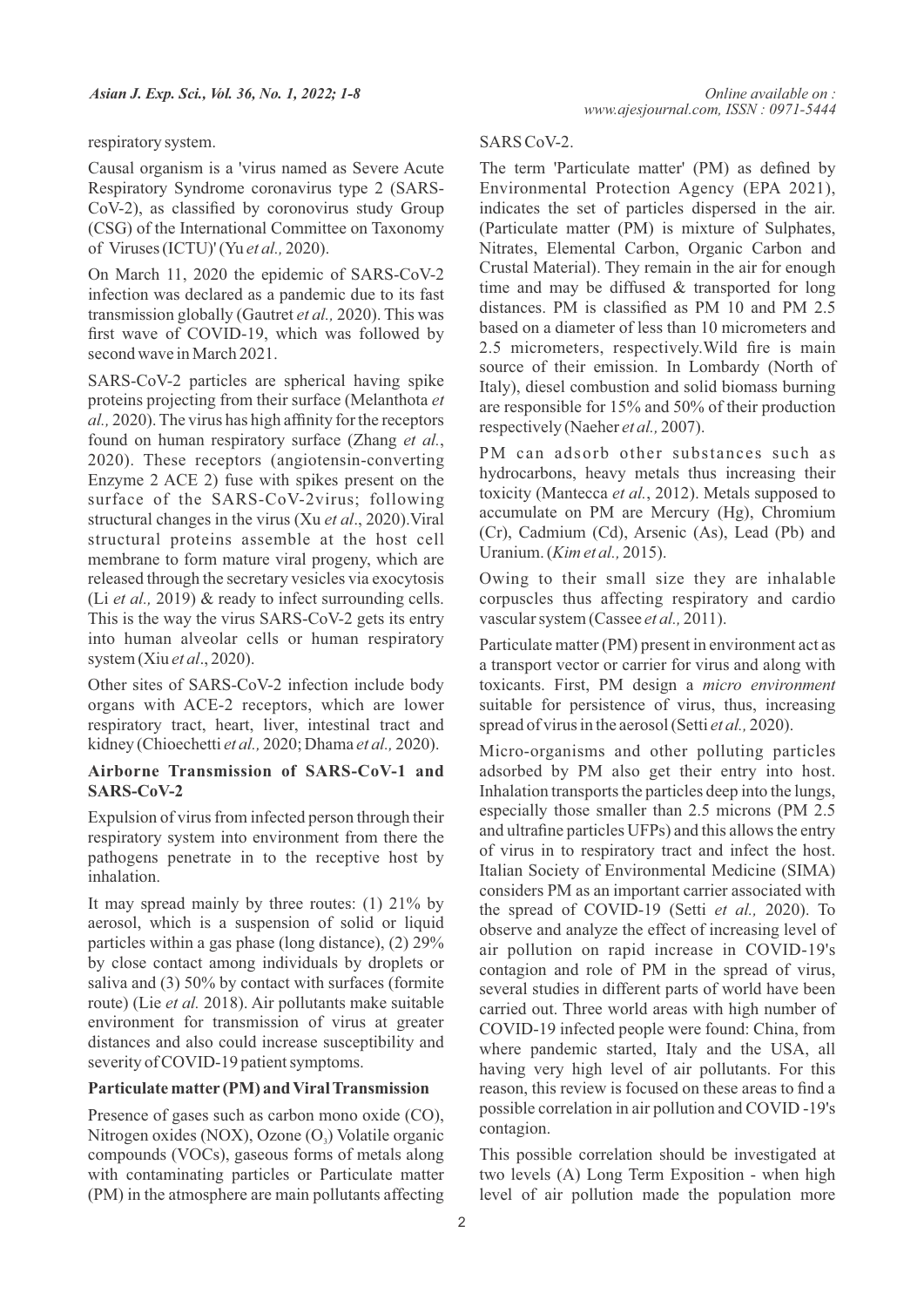sensitive to COVID-19. (B) Short term exposition – Which was to test sensitivity of virus in the condition of high level of air pollution during the period when virus appeared.

During studies on COVID-19 transmission, it was found that long term or Chronic exposure to atmospheric particles (PM), increased hospitalization, mortality, damage in Cardio vascular and respiratory system among COVID-19 patients. (Kampa and Castanas, 2008). In Beijing (China) organisms exposed to air pollutants were tested in a metagenomics analysis for a period of high smog level. The presence of viral particles (0.1% in both PM 10 and PM 2.5) were observed. It was found that quantity of pathogens in respiratory tract is directly proportional to concentration of pollutants (Cao *et al.,* 2014).

Occurrence and severity of COVID-19, due to PM was observed in several areas of USA, exposed to higher levels of air pollution. It was found that higher incidence and mortality rates from PM 2.5 were associated with an 8% increase in risk of death (Wu *et al*., 2020).

Pansini and Fornacca (2020) investigated the geographical expansion of infection & correlated it with the annual indexes of air quality. They observed from Sentinel -5 Satellite orbiting around China, Italy and the USA different pollutants in the atmosphere  $(PM<sub>10</sub>, PM<sub>2.5</sub>, Carbon mono oxide, Nitrogen Dioxide)$ and Ozone) & concluded a positive correlation between COVID -19 infections and air quality variables. Higher mortality was reported with  $PM_{2,5}$ , Carbon mono oxide and Nitrogen dioxide values.

In case of Italy, Fattorini and Regoli (2021) and Contccini *et al.*(2020) also found the similar results.

Above authors concluded that long term exposure of air pollutants increased the severity of COVID-19 in up to 71 Italian provinces, providing further evidence that long-term exposure to air pollution became a mean for the spread of virus.

Pansini and Fornacca (2021) associating several annual satellite and ground indexes of Air quality in China, Iran, Italy, Spain, France, Germany, United Kingdom & USA with COVID-19 infection, suggested a positive correlation between high level of pollutants in the atmosphere and COVID-19 infection.

 $PM<sub>25</sub>$  exposure significantly increases lethality in COVID-19 patients (Wu *et al.,* 2020).

Po Valley, the foremost place of polluted air in Europe and in Lombardy high concentration of PM was reported before the COVID-19 pandemic. (ESA, 2020).

Air quality in Italy and China was analyzed by Frontera *et al.* (2020) and PM<sub>2</sub>, & Nitrogen dioxide levels were found particularly high. Martelletti and Martelletti (2020) also confirmed the results. Accelerated COVID-19 spread was suggested along with high frequency of  $PM_{10}$  (exceeding 50  $\mu$ g/m<sup>3</sup>) by Setti *et al.* (2020). Zhu *et al.* (2020) reported high value of six daily measured air pollutants  $(PM_{10},$  $PM<sub>25</sub>, SO<sub>2</sub>, CO, NO<sub>2</sub>, O<sub>3</sub>$  associated with COVID-19. positive cases in 120 cities in China between 23 Jan 2020 and 9 Feb 2020 (Short term exposition).

Coccia (2020) reported, more than 75% of infected individuals and about 81% of deaths of first wave of COVID-19 pandemic in Italy were in industrialized region with high levels of air pollution. These were results from February to August 2020.

#### Role of O<sub>2</sub>, CO, NO<sub>2</sub> in transmission of SARS-**CoV-2**

Several authors reported a relationship between Ozone  $(O_3)$  and Nitrogen dioxide  $(NO_2)$  and COVID-19. Ozone was importantly found correlated in flagging SARS-CoV-2 transmission (Loli and Vivone, 2020). Main source of CO, NO, is crop residue burning.

1g/m<sup>3</sup>Carbon mono-oxide present in atmosphere was found to be responsible for 15.11% increase in the daily count of confirmed COVID-19 cases (Zhu *et al.,* 2020).

Wood Smoke, a source for Carbon monoxide suppresses respiratory immunity even on inhalation at a relatively low level, which results increased susceptibility to viral infections as well as several types of lung diseases (Sarigiannis *et al.,* 2015). This is of particular importance in case of SARS-CoV-2 infection as the target organ in this case is respiratory system.

COVID-19 transmissions accelerated with increase of CO (Carbon mono-oxide), NO, (Nitrogen Oxide) and O<sub>3</sub> (Ozone) levels in the atmosphere (Zhu *et al.*, 2020).

In Italy, Spain, France and Germany increased mortality due to COVID-19 was reported on long term exposure to NO<sub>2</sub> (Nitrogen Oxide) by Ogen (2020).

Positive correlation between Nitrogen Dioxide and COVID-19 was reported by Frontera *et al.*(2020) and by Martelletti and Martelletti (2020) in Italy and China.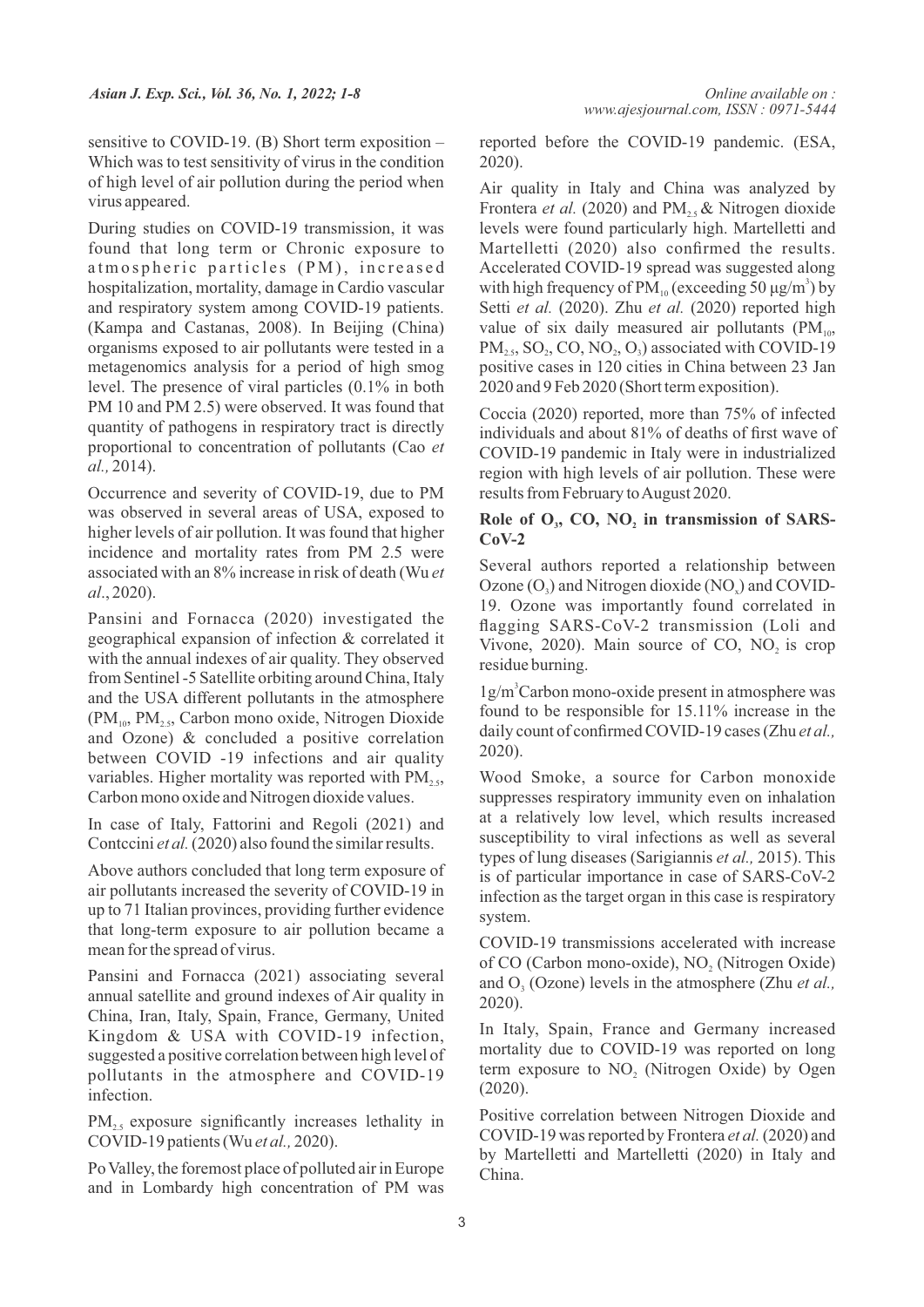#### **Correlation of Pesticides, other organic chemicals and heavy metals with SARS-CoV-2 infection**

Organophosphorus insecticides are absorbed by skin as well as by respiratory and gastrointestinal tract. They act via a common mechanism of disrupting negative feedback control of cholinergic regulation in lungs, thus promoting neurogenic inflammation in lungs. Synergism with allergen sensitization has also been reported, particularly with fungicides exposure (Hermandez *et al.*, 2011). Pollution induced inflammation resulting in more severe COVIDdisease (Menendez, 2020).

Organochlorine, Organophosphates, Carbamates and several other herbicides exert immunotoxic effect. These pesticides can induce release of proinflammatory mediators from macrophages thereby inducing oxidative stress.

Oxidative stress impairs respiratory epithelial barrier function (Benmarhnia, 2020) and induces a microenvironment in lungs which is immune suppressive (Lee *et al.*, 2014; Saravia *et al.*, 2014; Sussan *et al.*, 2015; Jaligama *et al.*, 2017) resulting more severe COVID disease (Menendez , 2020).

Heavy metals (particularly Lead) are also immunotoxic substance which can impair immune system and there may be higher risk of inflammatory disorders; increasing incidence of infectious disease, autoimmunity and cancer (Bornstein *et al.*, 2020).

Other toxic metals Cadmium (Cd) and Mercury (Hg) have been reported to decrease immune responses and to increase the risk of infectious disease (Bulka *et al.*, 2020; Emeny *et al*., 2019; Prins *et al.,* 2009).

Organic Compounds polychlorinated biphenyls *(PCBs),* dioxins and polyfluoro alkyl substances *(PFAS)* also play an important role in suppressing the immune system (Costa *et al.,* 2013; Diamanti-Kandarakis *et al*., 2009; Fenga *et al*., 2014; Gascon *et al*., 2012; Mokarizadeh *et al.,* 2015).

On their exposure risk of lower respiratory tract infection and other infections later in childhood are increased (Goudarzi *et al.,* 2017; Granum *et al.,* 2013; Impenen *et al*., 2017) while exposure to PCBs and dioxins increase upper respiratory tract infection during infancy (Stolevik *et al.,* 2013).

These exposures to immunotoxic substances reduce anti-viral innate immune responses may could increase the risk of COVID-19.

#### **SARS CoV-2 Infection among the Children**

Peter D. Sly *et al.* (2021) reported in their study occurrence of the disease COVID-19 among the children.

- > 32% in children (Age group between 15-17 years)
- > 27% in children (Age group between 10-14 years)
- $> 15\%$  in children (Aged < 1 years)
- > 11% in children (Age between 1-4 years)
- > 15% in children (Age between 5-9 years)

(Source: MMWRMorb Mortal Wkly Rpt. 2020)

This observation is important in the light of the fact that children are generally more vulnerable than adults to the adverse consequences of air pollution.

It suggests that there may be different modes to explain the interaction between SARS CoV-2 infection and air pollution in children and in adults. Immune system of children seems efficient to eliminate virus than adults. Children have a strong innate immune response from birth having intrinsic elevation of lymphocytes, including T, B and NK cells. (Cristiani *et al.,* 2020). A Strong immune microenvironment in their lungs as their T-cells are relatively native and untrained, having a greater capacity to respond to new viruses, thereby preventing a strong immune and inflammatory response in the lungs; may protect children from severe disease (Muyayalo *et al.*, 2020).

Children are usually main reservoir for seasonal corona viruses & bacteria (Lambert, 2012).

This prior infections may provide cross protection to SARS-CoV-2.

Nose of Child contain fewer ACE-2 receptors (the binding site of SARS CoV-2) so they are less prone to infection (Tosif *et al.,* 2020).

#### **Conclusion**

Atmosphere rich in air pollutants such as air borne particulate matter, gases, namely, Carbon monoxide (CO), Nitrogen oxide  $(NO<sub>2</sub>)$ , Ozone  $(O<sub>3</sub>)$ , industrial chemicals, heavy metals, pesticides and some other toxic organic chemicals play a vital role in the transmission of SARS CoV-2 & severity of disease COVID-19, directly or indirectly (Frontera *et al.* 2020).

As respiratory surface is the first target of Particulate Matter (PM), two mechanisms have been demonstrated to be induced in lungs after PM exposure, both in humans & experimental models (Mantecca *et al*., 2009): 1) Oxidative stress: - Production of free radicals that induce damage of cells; and 2) Inflammation: - PM induces activation of immune response and thus cell enters in an inflammatory state. This cellular condition facilitates the attack of viruses and increases the severity of COVID-19 patients.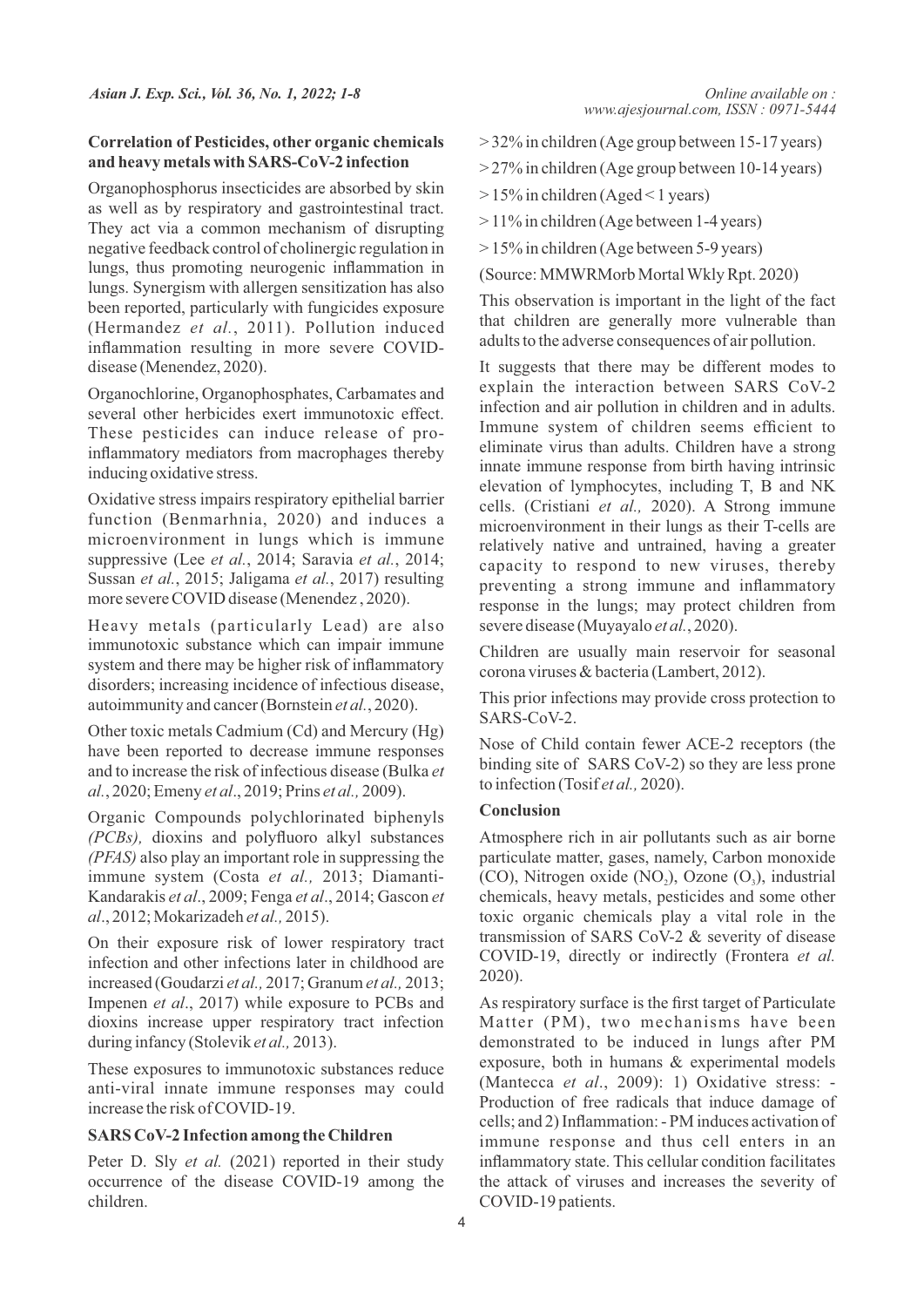PM may have played a carrier role for COVID-19 as they remain in air for enough time and can adsorb other toxicants, thereby causing lethality in COVID-19 patients.

This hypothesis could explain the positive correlation between COVID-19, the PM concentration and high mortality rate in polluted areas.

Oxidative stress induced by other air pollutants can impair respiratory epithelial barrier function, reduce innate immune antiviral responses, impair macrophage function resulting in more severe COVID disease (Menendez *et al.*, 2020), PM<sub>2</sub>, being smaller size particles may carry SARS-CoV-2 deeper into the lungs (Comunian *et al.,* 2020). Innate immune responses are modified by air pollutants initiated via toll-like receptors (Bauer *et al.*, 2012).

In children, however, severity of COVID-19 disease in polluted environment was not found as among adults. It was suggested that due to strong innate immunity, prior infection with coronavirus family made them less prone to COVID-19 disease.

SARS CoV-2 binds to the angiotensin converting Enzyme 2 (ACE 2) receptors, present on the surface of lungs, arteries, heart, kidney and intestine cells. It regulates blood pressure by catalyzing the cut of the *vasoconstrictor peptide:* angiotensin2, into angiotensin 1-7, which is a *vasodilator* and *antiinflammatory molecule*. (Hayashi *et al*., 2020).

As blood pressure (BP) increases with age, so to compensate or regulate the BP body expresses a greater number of ACE 2 on cell membranes, thereby providing more receptive sites for SARS-CoV-2. But the nose of a child has less number of ACE 2 receptors which make them less prone to virus.

When ACE 2 is over-expressed following exposure to  $PM<sub>25</sub>$ , it could increase probability of COVID-19. infection, as ACE 2 is the entry key for the virus.

All above mentioned studies conclude that both longterm & short-term exposure to high levels of pollutants suppress immune system or protection mechanism of our body. In this way, immunotoxic elements are correlated to increase in occurrence of COVID-19 disease & its severity worldwide. New research findings show that environmental toxicants make the habitat within human ecosystem favourable for pathogens.

#### **Acknowledgements**

The author is grateful to Professor Santosh Kumar for their encouragement and guidance. I express my gratitude to Professor V. P. Singh for his valuable suggestions.

#### **References**

- Bauer R.N. Diaz-Sanchez D. and Jaspers I. (2012). Effects of air pollutants on innate immunity: the role of Tolllike receptors and nucleotidebindingoligomerization domain-like receptors. J. Allergy Clin Immunol.;129(1):14–26.
- Benmarhnia T. (2020). Linkages between air pollutionand the health burden from COVID-19:methodological challenges and opportunities. Am J Epidemiol.;189(11):1238–43.
- Bornstein S.R. Voit-Bak K. Schmidt D. Morawietz H. Bornstein A.B. Balanzew W. Julius U. Rodionov R.N. Biener A.M. Wang J. Schulte K.M. Krebs P. Vollmer G. and Straube R. (2020). Is there a role for environmental and metabolicfactors predisposing to severe COVID-19. Horm Metab Res.: July,52(7):540–6.(doi.org/10.1055/a-1182-2016).
- Bulka C.M. Bommarito P.A. Aiello A.E. and Fry R.C. (2020). Cytomegalo virus sero prevalence, recurrence, and antibodylevels: Associations with cadmium and leadexposures in the general United Statespopulation. Environmental epidemiology (Philadelphia, Pa.).;4(4):e100.
- Cao C. Jiang W. Wang B. Fang J. Lang J. Tian G. Jiang J. and Zhu T. F. (2014). Inhalable microorganisms in Beijing's PM2.5 and PM10 pollutants during a severe smog event. Environ Sci Technol.; 48: 1499 – 1507.
- Cassee F.R. Mills N.L. and Newby D.E. (2011). Cardiovascular Effects of Inhaled Ultrafine and Nano sized particles. New York: John Wiley & Sons.
- Chioechetti R. Galiazzo G. Fracassi F. Giancola F. and Pietra M. (2020). ACE2 Expressions in the Cat and the tiger gastrointestinal tar acts. Front Vet Sci.;7: 514.
- Coccia M. (2020). Factors determining the diffusion of COVID-19 and suggested strategy to prevent future accelerated virus infectivity similar to COVID. Sci Total Environ.; 729: 138474.120.
- Comunian S. Dongo D. Milani C. and Palestini P. (2020). Air pollution and Covid-19: the role of particulate matter in the spread and increase of Covid-19's morbidity and mortality. Int J Environ Res Public Health.; 17(12):4487.
- Contccini E. Frediani B. and Caro D. (2020). Can atmospheric pollution be considered a co-factor in extremely high level of Sars-CoV-2 lethality in Northern Italy? Environ Pollut.; (doi:10.1016/jenvpol.2020.114465)
- Costa C. Rapisarda V. Catania S. Nola C.D. Ledda C. and Fenga C. (2013). Cytokine patterns ingreen house workers occupationally exposed toa-cypermethrin: an observational study. Environ Toxicol P h a r m a c o 1 . ; 3 6 (3) : 7 9 6 8 0 0.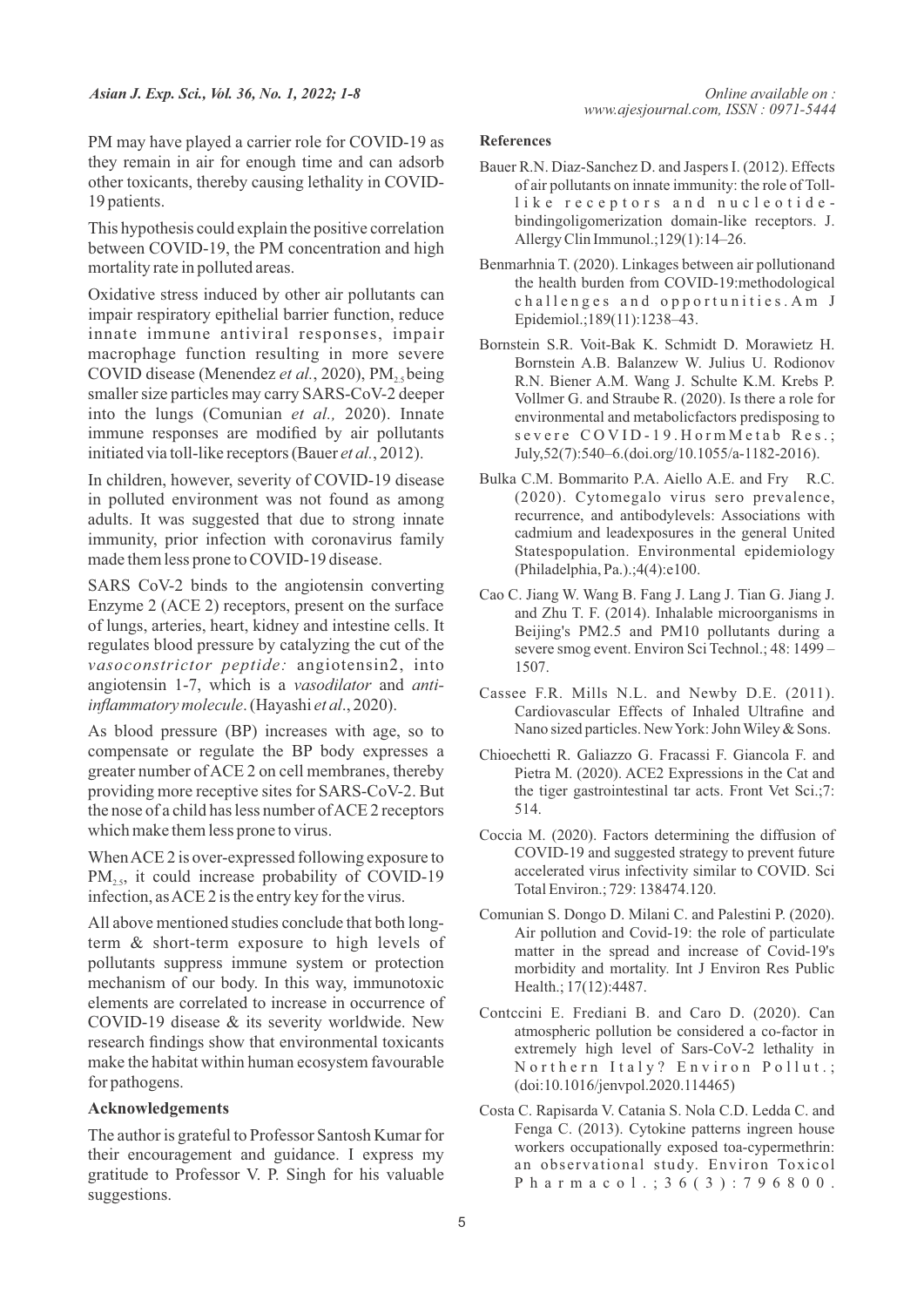(doi.org/10.1016/j.etap.2013.07.004).

- Cristiani L. Mancino E. Matera L. Nenna R. Pierangeli A. Scagnolari C. and Midulla F. (2020).Willchildren reveal their secret? The coronavirusdilemma. Eur R e s p i r J .; 5 5 (4) : 2 0 0 0 7 4 9. (doi.org/10.1183/13993003.00749-2020).
- Dhama K. Patel S.K. Pathak M. Yatoo M.I. Tiwari R. Malik Y.S. Singh R. Sah R. Ali A. Rabaan A.A. Bonilla-Aldana D.K. and Rodriguez-Morales A.J. (2020). An update on SARS-CoV-2/COVID-19 with particular reference to its clinical pathology, pathogenesis, immunopathology and mitigation strategies. Travel Med Infect Dis.; 37:101755. (doi: 10.1016/j.tmaid.2020.101755).
- Diamanti-Kandarakis E. Bourguignon J.P. Giudice L.C. Hauser R. Prins G.S. Soto A.M. Zoeller R.T. and Gore A.C. (2009). Endocrine-disrupting chemicals: an Endocrine Society scientific statement. Endocr Rev.; 30(4): 293–342. (doi.org/10.1210/er.2009- 0002).
- Emeny R.T. Korrick S.A. Li Z. Nadeau K. Madan J. Jackson B. Baker E. and Karagas M.R. (2019). Prenatalexposure to mercury in relation to infantinfections and respiratory symptoms in the New Hampshire birth cohort study. Environ Res.; 171:523–9. (doi.org/10.1016/j.envres.2019.01.026).
- EPA (2021). Particulate Matter (PM) Pollution. https://www.epa.gov/pm-Pollution/particulatematter-pm-basics#PM. [accessed Jan 21 2022].
- ESA (2020). Coronavirus Lockdown leading to Drop in Pollution across Europe. ESA / Applications / Observing the Earth / Copernicus / Sentinel-5P. h tt p s:// w w w. e r a .i n t/ A p p li c a ti o n s/  $obs$  erving the earth/copernicus/ sentine15p/coronavirus lockdown leading to dro p\_in\_pollution\_across\_Europ. [accessed Jan 21 2022].
- Fattorini D. and Regoli F. (2020). Role of the chronic, air pollution levels in the COVID-19 outbreak risk in Italy. Environ. Pollut.; 264:114732. (doi: 1 0 . 1 0 1 6 / j . e n v p o l . 2 0 2 0 . 1 1 4 7 3 2 ) . https://pubmed.ncbi.nlm.nih.gov/32387671/ [accessed Jan 21 2022].
- Fenga C. Gangemi S. Catania S. de-Luca A. and Costa C. (2014). IL-17 and IL-22 serum levels in greenhouse workers exposed to pesticides. Inflamm Res.; 63(11):895–7. (doi.org/10.1007/s00011-014-0769- 6).
- Frontera A. Marlin C. Viachos K. and Sgubin G. (2020). Regional air pollution persistence links to COVID-19 infection zoning. J. Infect.; (doi: 10.1016/j.jinf.2020.03.045).https://pubmed.ncbi.nl m.nih.gov/32283151/ [accessed Jan 21 2022].
- Gascon M. Morales E. Sunyer J. and Vrijheid M. (2012). Effects of persistent organic pollutants on the

developing respiratory and immune systems: a systematic review. Environ Int.; 52:51–65. (doi.org/10.1016/j.envint.2012.11.005).

- Gautrct P. Lagier J. C. Parola P. Hoang, V.T. Meddeb L. Mailhe M. Doudier B. Courjon J. Giordanengo V. Vieira V.E. Dupont H.T. Honoré S. Colson P. Chabrière E. La-Scola B. Rolain J.M., Brouqui P. and Raoult D. (2020). Hydroxychloroq-uine and azithromycin as a treatment of COVID-19: results of anopen-label non-randomized clinical trial, Int J Antimicrobe Agents.; 56:105949.
- Goudarzi H. Miyashita C. Okada E. Kashino I. Chen C.J. I to S. Araki A. Kobayashi S. Matsuura H. and Kishi R. (2017). Prenatal exposure toperfluoroalkyl acids and prevalence ofinfectious diseases up to 4years of age. EnvironInt.; 104:132–8.
- Granum B. Haug L.S. Namork E.Stølevik S.B. Thomsen C. Aaberge I.S. Loveren H.V. Løvik M. and Nygaard U.C. (2013). Pre-natal exposure to perfluoro alkyl substances may be associated with altered vaccine antibody levels and immune-related health outcomes in early childhood. J Immunotoxicol.; 10 (4):373–9.
- Hayashi N. Yamamoto K. Ohishi M. Tatara Y. Takeya Y. Shiota A. Oguro R. Iwamoto Y. Takeda M. and Rakugi H. (2010). The counter regulating role of ACE2 and ACE2- mediated angiotensin 1-7 signaling against angiotensin II stimulation in vascular cells. Hypertens Res.; 33:1192-1185. (doi: 10.1038/hr.2010.147).
- Hernández, A.F. Parrón T. and Alarcón R. (2011). Pesticides and asthma. Curr Opin Allergy  $ClinImmunol.; 11(2): 90-6. (DOI:$ 10.1097/ACI.0b013e3283445939).
- Impinen A. Nygaard U.C. Lødrup-Carlsen K.C. Mowinckel P. Carlsen K.H.Haug L.S.and Granum B. (2017). Prenatal exposure to perfluoralkyl substances (PFASs) associated with respiratory tract infections but not allergy and asthma-related health outcomes in childhood. Environmental Research.; 160: 518-523.
- Jaligama S. Saravia J. You D. Yadav N. Lee G.I.Shrestha B.and Cormier S.A. (2017). Regulatory T cells andIL10 suppress pulmonary host defense during early-life exposure to radical containing combustion derived ultrafine particulate matter. Respir Res.;18(1):15.
- Kampa M. and Castanas E. (2008). Human health effects of air pollution, Environ Pollut.; 151:362-367. (doe: 10.1016/j.envpol.2007.06.012).www.elsevier.com/l ocate/envpol[accessed Jan 22 2022].
- Kim K.H. Kabir E. and Kabir S. (2015). A review on the human health impact of airborne particulate matter. Environ. Int.; 74:136-143.
- Lambert S.B. Ware R.S. Cook A.L. Maguire F.A. Whiley D.M. Bialasiewicz S. Ian M. Mackay I.M., Wang D.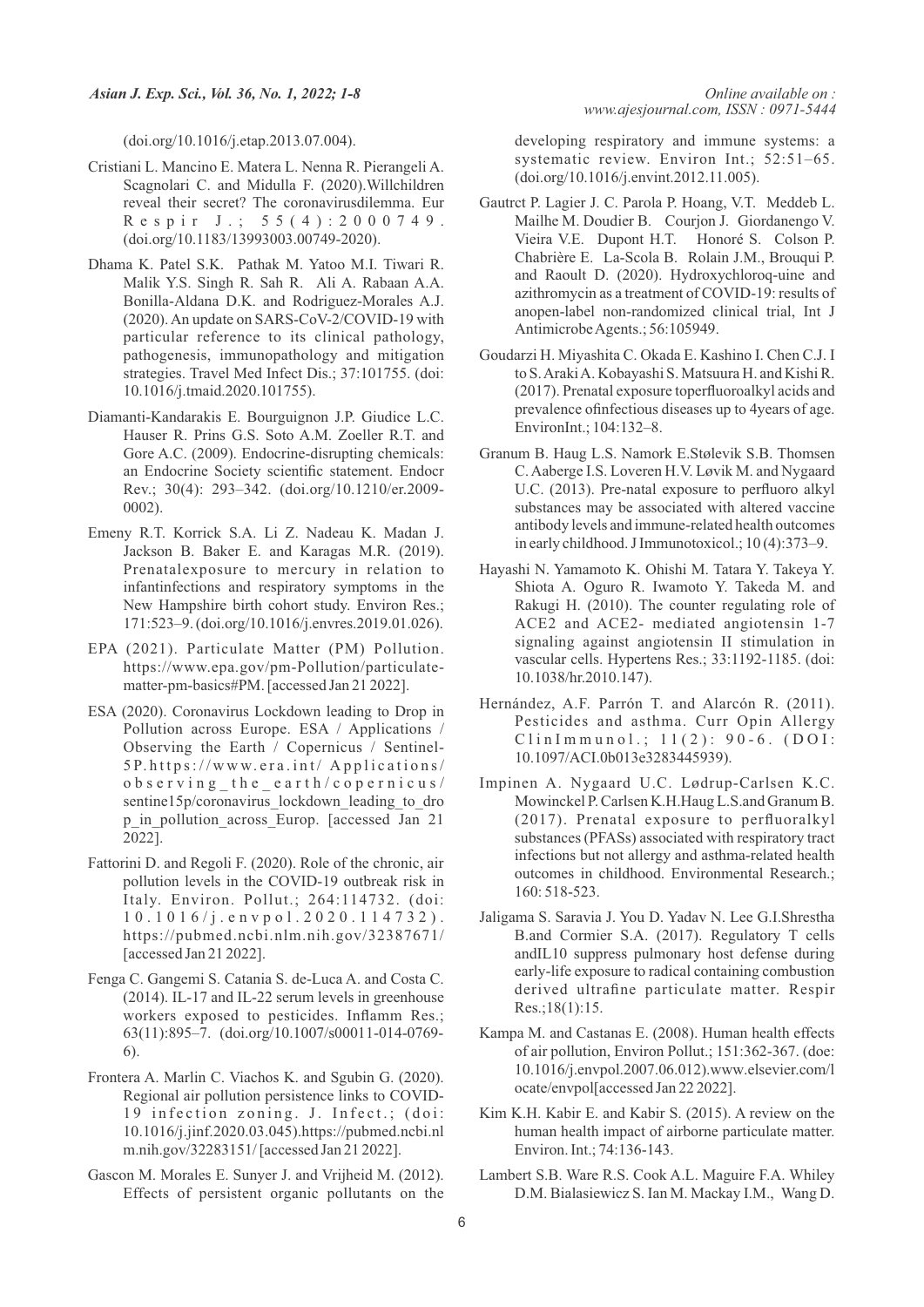Sloots T.P. Nissen M.D. and Grimwood K. (2012). Observational Research in Childhood Infectious Diseases (ORChID): adynamic birth cohort study. BMJ Open.; 2(6): e002134. (doi: 10.1136/bmjopen-2012-002134).

- Lee G.I. Saravia J. You D. Shrestha B. Jaligama S. Hebert V.Y. Dugas T.R. and Cormier S.A. (2014). Exposure to combustion generatedenvironmentally persistent free radicalsenhances severity of influenza virus infection.Part Fibre Toxicol.; 11:57.
- Lei H. Li Y. Xiao S. Lin C.H. Norris S.L. Wei D. Hu Z. and Ji S. (2018). Routes of transmission of influenza A HIN 1, SARSCoV, and norovirus in air cabin: Comparative analyses. In door Air.; 28:394-403. .
- Li Y.H. Hu C.Y. Wu N.P. Vao H.P. Li L.J. (2019). Molecular characteristics, functions and related pathogenicity of MERS-CoV proteins. Engineering (Beijing); 5:940-947.
- Lolli S. and Vivone G. (2020). The role of tropospheric ozone in flagging COVID-19 pandemic transmission. Bull Atmos. Sci. Technol.; 1:551 – 5.
- Mantecca P. Sancini G. Moschini F. Farina F. Gualtieri M. Robr A. Miserocchi G. Palestini P. and Camatini M. (2009). Lung toxicity induced by intra tracheal instillation of size-fractionated tire particles; Toxicol. Lett.; 89(3):206-14.
- Mantecca P. Gualtieri M. Longhin E. Bestetle G. Palestini P. Bolzacchini E. and Camatini M. (2012). Adverse biological effects of Milan urban PM looking for suitable molecular markers of exposure. Chem. Ind. Chem. Eng. Q.; 18:635-641.
- Martelletti L. and Martelletti (2020). P. Air Pollution and the Novel COVID-19 Disease: A Putative Disease Risk Factor. SN Compr. Clin. Med.; 2:1-5.
- Melanthota S.K. Sanik S. Chakraborty I. Pallen S. Gopal D. Chakrabarti S. and Maazumdar N. (2020) Elucidating the microscopic and computational techniques to study the structure and pathology of SARS-CoVs. Microse Res Tch.; 83:1623-1638.
- Menendez J.A. (2020). Metformin and SARS-CoV-2: mechanistic lessons on air pollution to weather the cytokine/thrombotic storm in COVID-19.Aging (Albany NY).; 12(10):8760–5.
- M M W R M orb M ortal Wkly Rpt. (2020). CoronaviruseDisease 2019 in Children - United States, Feb  $12 -$  April 2. https://www.cdc.gov/mmwr/volumes/69/wr/mm69 14e4.htm[accessed May 22 2021].
- Mokarizadeh A. Faryabi M.R. Rezvanfar M.A.and Abdollahi M. (2015). A comprehensive review of pesticides and the immune dysregulation: mechanisms, evidence and consequences. Toxicol Mech Methods.; 25(4):258–78.
- Muyayalo K.P. Huang D. Zhao S. Xie T. Mor G. and

Liao A. (2020). COVID-19 and Treg/Th17imbalance: Potential relationship to pregnancy outcomes. Am J Reprod Immunol.; e 1 3 3 0 4 . ( d o i : 1 0 . 1 1 1 1 / a j i . 1 3 3 0 4 ) https://pubmed.ncbi.nlm.nih.gov/326621 11/[access ed May 22 2021].

- Naeher L.P. Brauer M. Lipsett M. Zelikoff J.T. Simpson C.D. Koenig J.Q. and Smith K.R. (2007). Wood smoke health effects: A review. Inhale. Toxicol.; 19(1) :67-106.
- Ogen Y. (2020). Assessing nitrogen dioxide. (NO2) levels as a contributing factor to coronavirus (COVID-19) fatality. Sci Total Environ.; 126:138605. (doi.org/ 10.1016/j.scitotenv.2020.138605) https://www. sciencedirect.com/science/article/pii/S0048969720 321215?via%3Dihub(accessed May 22 2021].
- Pansini R. and Fornacca D. (2020). Initial evidence of higher morbidity and mortality due to SARS-CoV-2 in regions with lower air quality. Med R.; XIV https://www.medrxiv.org/content/10.1101/2020.04. 04.20053595v2. [accessed May 22 2021].
- Pansini R. and Fornacca D. (2021). Higher virulence of COVID-19 in the Air-Polluted Regions of Eight Severely Affected countries. Med R. XIV. Atmosphere.; 12(6), 795.
- Saravia J. You D. Thevenot P. Lee G.I. Shrestha B Lomnicki S. and Cormier S.A. (2014). Early-life exposure to combustion-derived particulate matter causes pulmonary immunosuppression. Mucosal Immunol.; 7(3): 694–704.
- Sarigiannis D.A. mKarakitsios S.P. and Kermenidou MV.(2015). Health impact and monetary cost of exposure to particulate matter emitted from biomass burning in large cities. Science of the Total Environment.; 524-525: 319-330.
- Setti L. Passarini F. De-Gennaro G. Di-Gilio A. Palmisani J. Buono P. Fornari G. Perrone M. G. Piazzalunga A. and Barbieri P. (2020). Evaluation of the Potential Relationship between Particulate Matters (PM) Pollution and COVID-19 infection spread in Italy. (doi.org/10.1101/2020.04.11.20061713).https://ww w.medrxiv.org/content/10.1101/2020.04.11.200617 13v1[accessed May 22 2021].
- Sly P.D. Trottier B.A. Bulka C.M. Cormier C.A. Fobil J. Fry R.C. Kim K.W. KleebergerS. Kumar P. Landrigan P.J. Carlsen K.C.L Pascale A. Polack F. Ruchirawat M. Zar H.J. and Suk W.A. (2021). The interplay between environmental exposures and COVID-19 risks in the health of children Environ Health.; 20(1):34.
- Stølevik S.B. Nygaard U.C. Namork E. Haugen M. Meltzer H.M. Alexander J. Knutsen H.K. Aaberge I. Vainio K Loveren HvLøvik M. and Granum B. (2013). Prenatal exposure topolychlorinated biphenyls and dioxins from the maternal diet may be